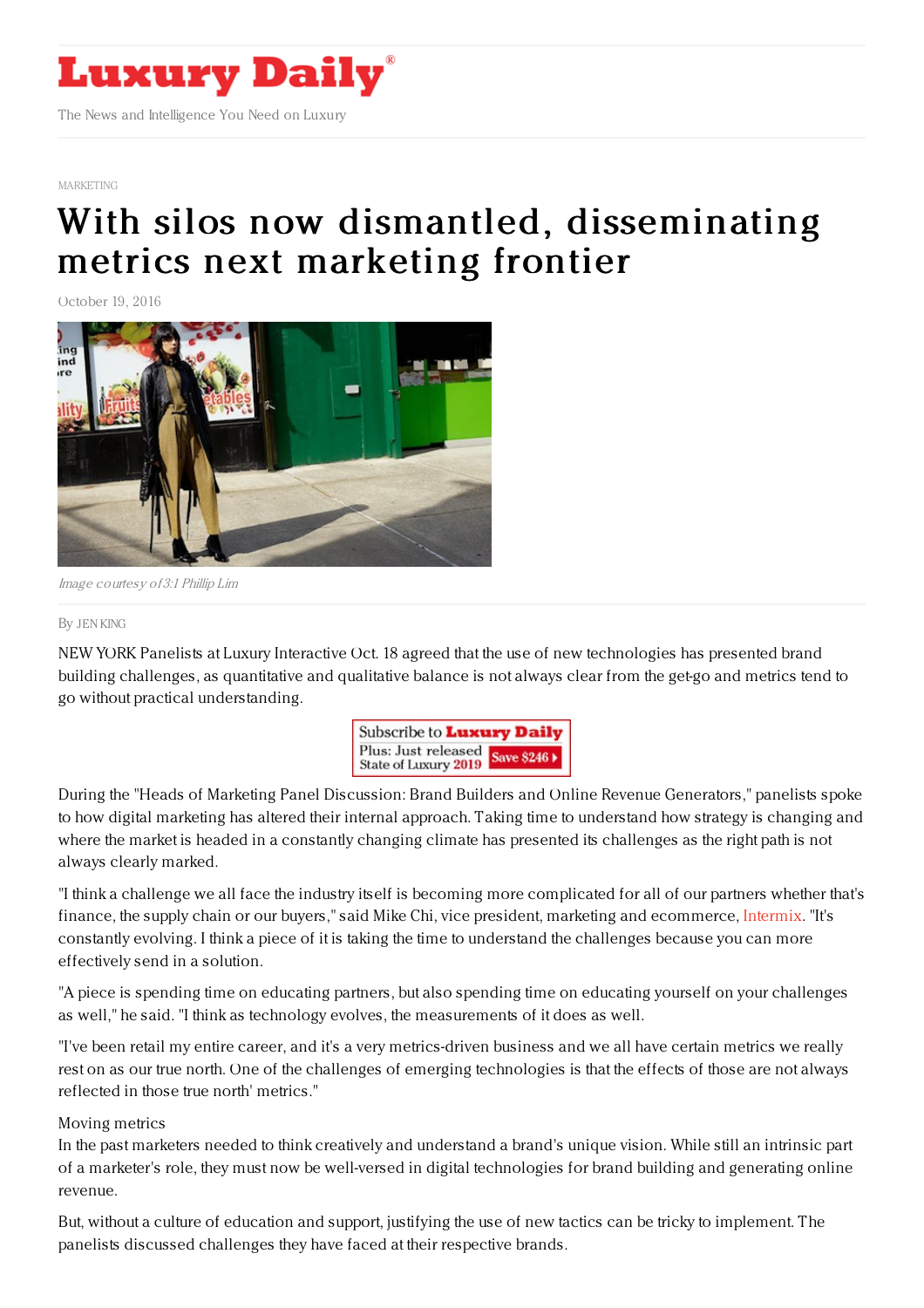One such challenge described by the panelists was having to work with international partners. Valerie Tomasello, vice president of marketing at 3:1 [Phillip](https://www.31philliplim.com) Lim, explained that dealings with international partners is complicated by a brand's online voice.

When marketing online, brands work to curate a visual and "handwritten" voice that does not always translate properly to a foreign market. For example, 3:1 Phillip Lim adds a dash of humor to much of its content, but the comedic value does not always transfer in ways that consumers in Japan or China, for example, can understand.



Image courtesy of Intermix

Maintaining a centralized voice is needed, and brands cannot stray from this DNA when presenting to other cultures, but must be aware of cultural differences.

Brand voices go hand-in-hand with brand building, and Sharon Osen, former CMO at [Perricone](https://www.perriconemd.com) MD explained that today's marketers should be excited that these new creative tactics to build out a brand exist, but the metrics must be respected.

Now that there are a vast number of areas a marketer needs to focus, it can be difficult to find the proper tools to fine tune and balance the information at hand.

All panelists agreed that an ecosystem of technology and tools is best to contextualize the available metrics. Without these tools, such as data aggregators and feeds, it is too much track.

"We've build an ecosystem of tools and partners," said Audrey Yu, vice president of global digital at John [Hardy](http://www.johnhardy.com). "Previously, we invested in different tools to provide the metrics, but we lacked the internal capabilities to follow up and disseminate the data."

Ms. Osen, formerly of Perricone MD and La Prairie, suggests holding forums and workshops to discuss available data and insights, even if there are negative trends. This provides marketers, who know how to best steer their brand, an opportunity to plan well thought out initiatives rather than quick, gut reactions.

## Personal POV

A new challenge for marketers, brought forth by social media and consumer expectation of transparency, is a newfound interest in the creative director or designer as the face of a brand.

As luxury houses are becoming more active on social media, so are their creative directors, many of whom have established their own accounts separate from their brands, featuring a mix of personal and professional content.

The social media profiles of fashion brands are carefully orchestrated to portray a certain image, which may or may not be upheld by their creative heads as they post on their own (see [story](https://www.luxurydaily.com/should-designers-have-their-own-social-media-personas/)).

For 3:1 Phillip Lim, Ms. Tomasello explained when the brand launched this was not part of its marketing strategy. As an aside, Mr. Lim is a private person, and did not market his brand via his own lifestyle in the ways of Tory Burch or Balmain's Olivier Rousteing, for example.

Although Mr. Lim wanted separation between his personal life and the 3:1 Phillip Lim brand, consumers began to expect an insider point of view.

To better understand what its consumers had an interest in, 3:1 Phillip Lim held a survey and had an "aha" moment from the responses, resulting in Mr. Lim becoming open to the idea of sharing his influences, muses and daily life.